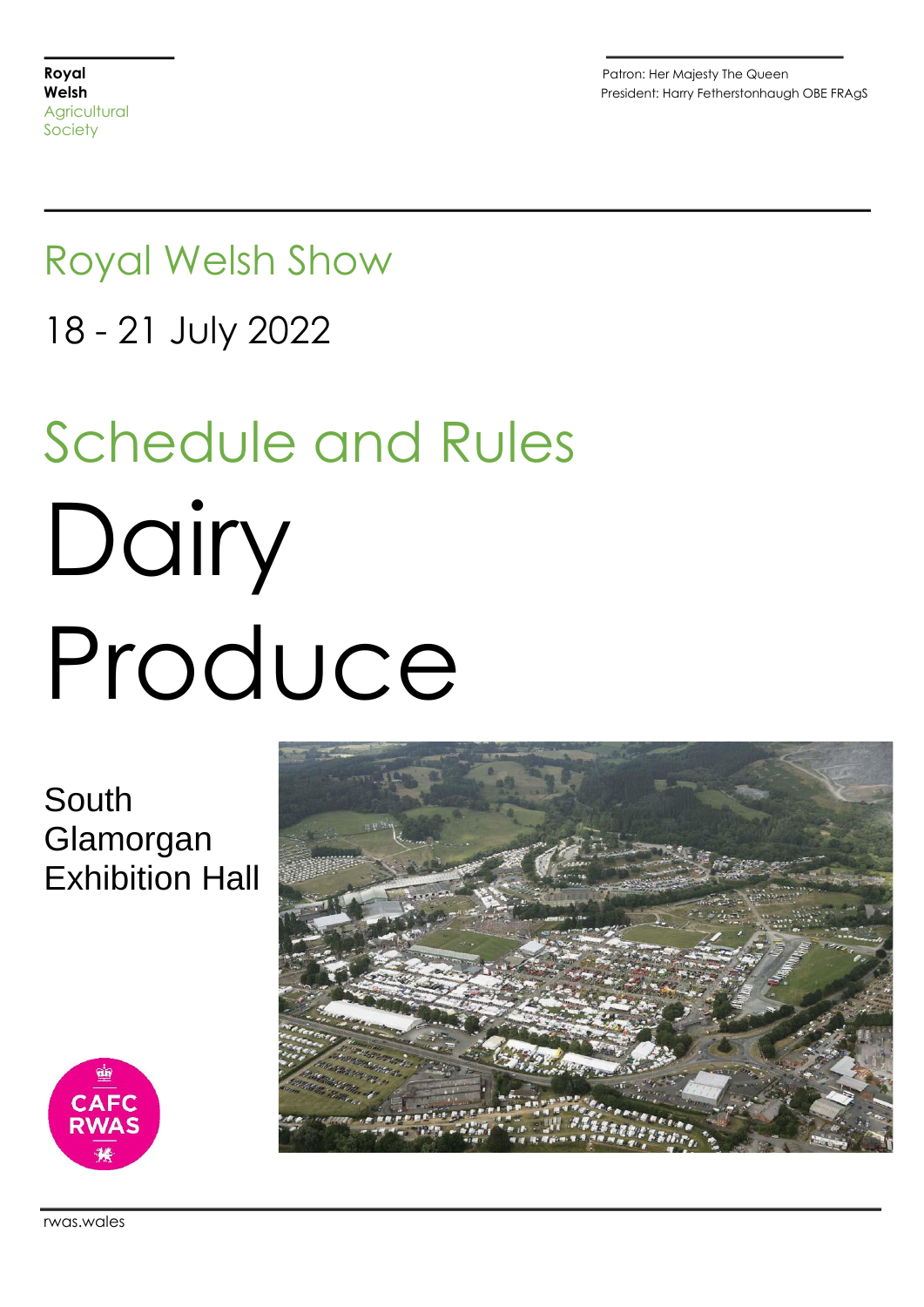# **ENTER ONLINE**  Please click link below to enter

[https://enrolment.engage-powered.com/rwas/signup/launch.aspx?e=1&siteid=NONLS](https://protect-eu.mimecast.com/s/QSAyCr8gnhDm6pF7s4F0)

Please note that after completing your initial registration you will receive an email from the Royal Welsh Agricultural Society. If you don't receive the email after 10 minutes please check your junk / spam mail.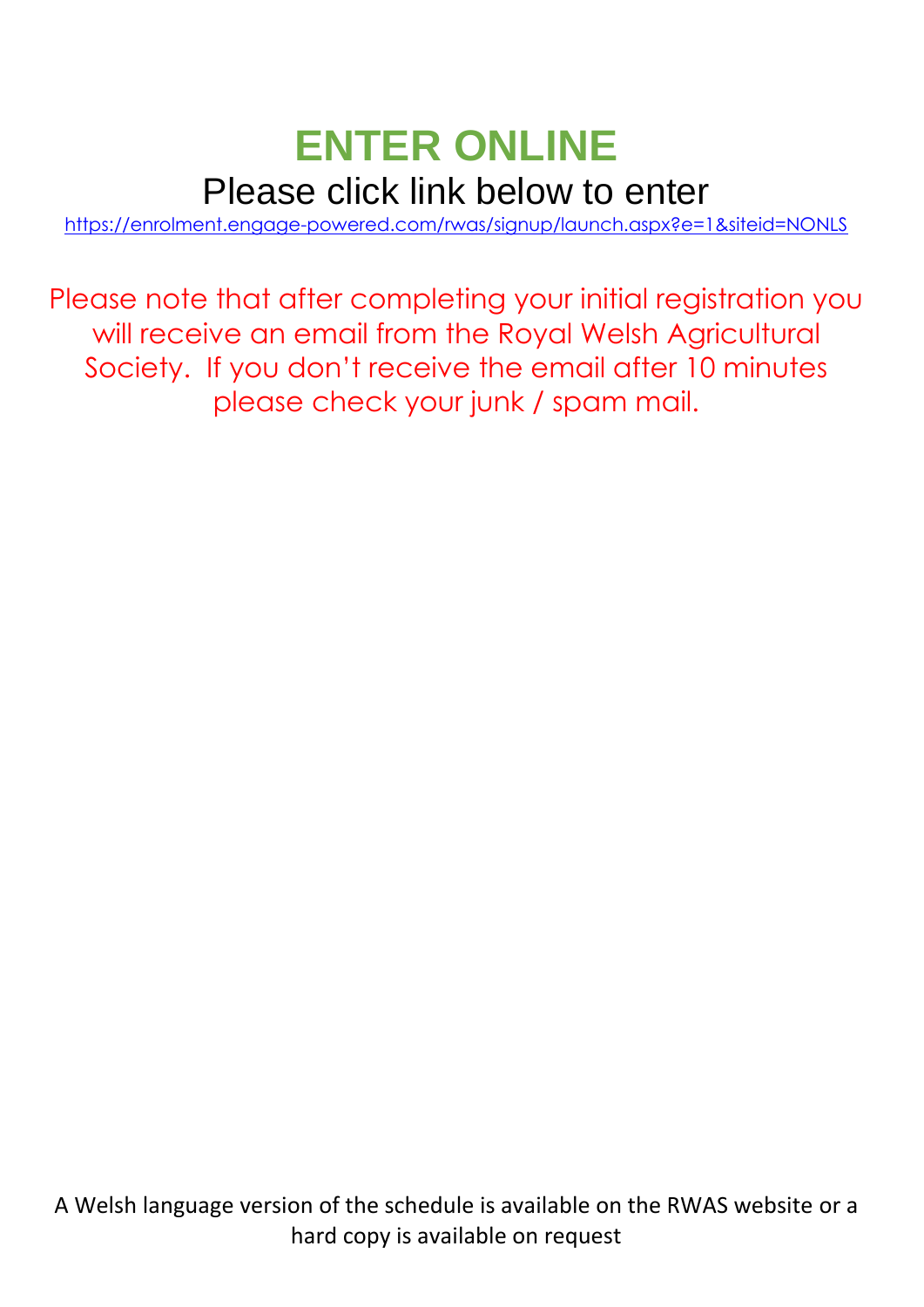# **Dairy Produce Competition**

On behalf of the Royal Welsh Agricultural Society and in particular the Dairy Produce Committee we are delighted that we are staging the following classification in 2022 again after a period of absence due to the pandemic. We are pleased to offer a platform for producers and to educate the visiting public on the wonderful range of dairy products that is available. The well-established competition has previously attracted many of the Show's 200,000 plus visitors over the four days and aims to showcase Wales' best alongside entries from further afield.

It is an opportunity to showcase UK Dairy Produce and to show support for the industry with an excellent display for the public promoting Welsh food.

We are fortunate to attract judges and partners of note and sincerely hope that you will again support the competition in 2022.

# **DROP OFF & COLLECTION POINT**

Food Centre Wales have kindly offered a drop off and collection point at their Centre for competitors who are unable to deliver their entries to the Show. If you would like to take up this offer then please contact Food Centre Wales directly to arrange.

Contact details: Food Centre Wales Horeb Business Park Horeb Llandysul Ceredigion SA44 4JG Tel No: 01559 362230 Email: [gen@foodcentrewales.org.uk](mailto:gen@foodcentrewales.org.uk)

# **ADDITIONAL SERVICE AVAILABLE**

On delivery of the product please note stewards will assist with the staging of the exhibit if necessary, from Saturday 16 July from 12noon. If you are interested in this service, please notify the office beforehand.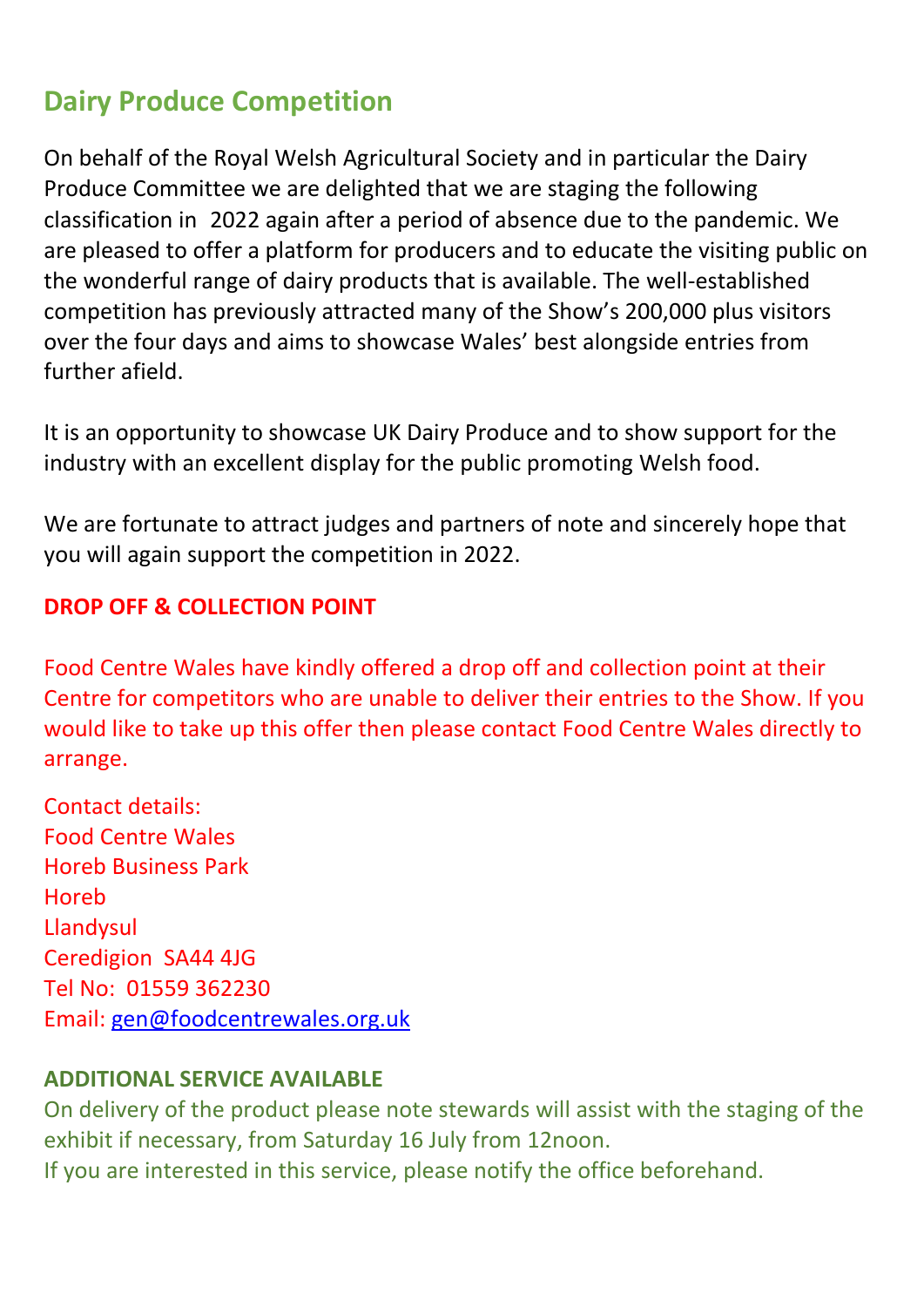# **Closing date for entries**

10 June 2022

## **Entry Fee**

**£6.00 per entry** (Inclusive of V.A.T.)

#### **Points System:**

 $1<sup>st</sup> - 5$  points  $2<sup>nd</sup> - 3$  points  $3<sup>rd</sup> - 1$  point

# **Section Closed for Judging**

9.00am – 12.30pm on the first day

# **Presentation of Awards**

Tuesday 19 July at 2.00pm **Venue: Dairy Produce Section**

## **Contact details**

Mrs Bethan Davies RWAS Ltd. Llanelwedd Builth Wells Powys LD2 3SY



01982 554 411

 $\boxtimes$ bethan@rwas.co.uk

rwas.wales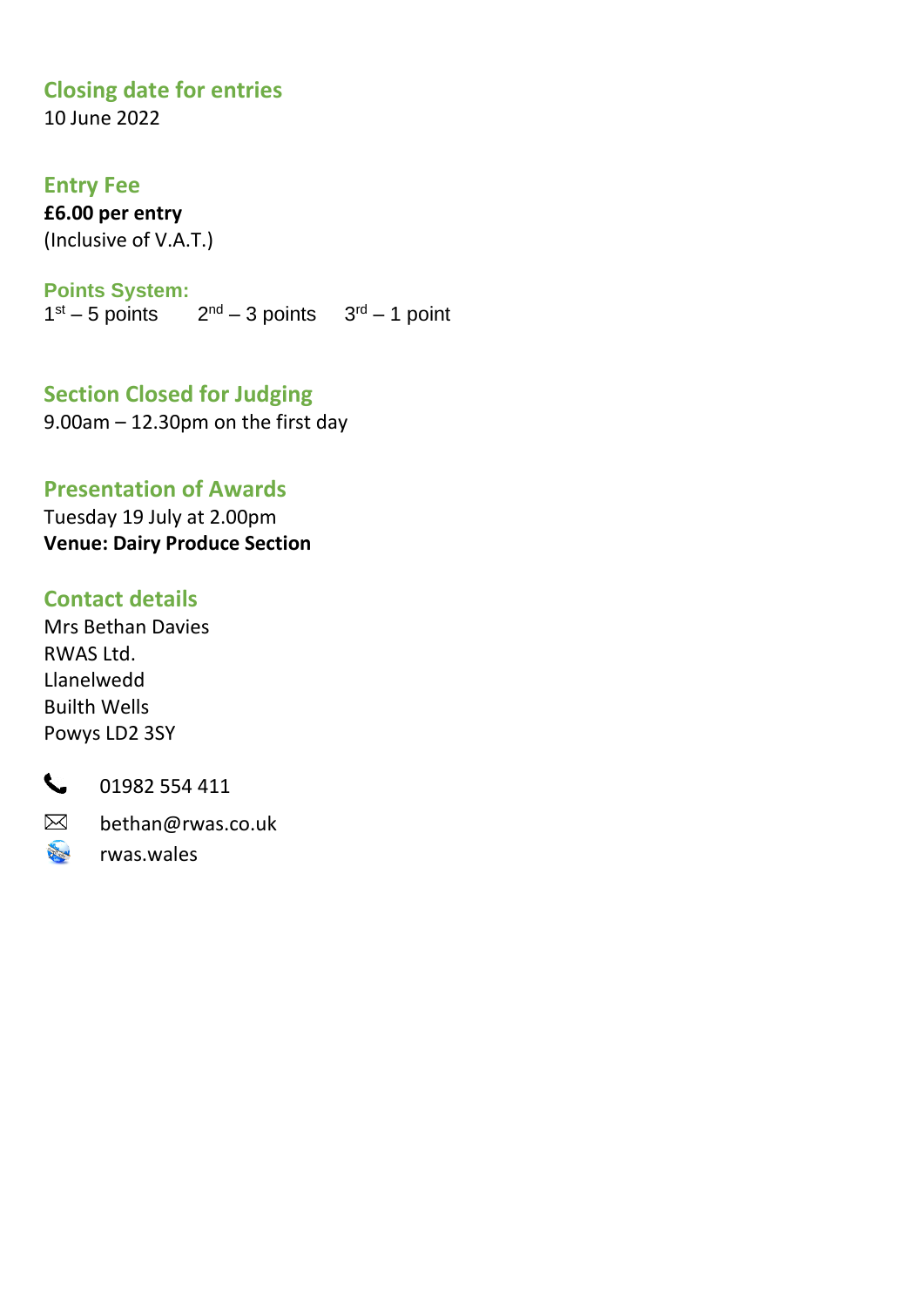## **Judges**

Mr Martin Mills Mr Robert Savage Mr John Axon

**Ice Cream** Mr Mark Antoneli

**Champion Welsh produced cheese** Miss Eurwen Richards

**Best Organic Dairy Product award** Mrs Shan James

**President's Preference**  Mr Harry Fetherstonhaugh OBE FRAgS – 2022 Royal Welsh Agricultural Society, President

# **Assistant Honorary Director**

Mrs Kay Spencer MBE NDD FRAgS

**Chief Sectional Steward** Mrs Shan James

#### **Stewards**

Mrs Rachel Rowlands MBE Mr Gareth Rowlands Miss Sarah Byford FRAgS Mr Mark Spencer Ms Lauren Evans

Mrs Gill Jones Mr Mark Jones FCW Ms Kirstie Jones FCW Mr Jason Francis Mrs Alison Francis

# **ACKNOWLEDGMENT**

**The Society acknowledges with thanks the Sponsorship of this Section by: Marks & Spencer PLC South Caernarfon Creameries Food Centre Wales Mrs Kay Spencer Mr & Mrs Gareth & Rachel Rowlands Castell Howell Foods Rachel's Llanfaes Dairy**

**Refrigeration will be supplied for classes DP5 – 7, 27 – 30, 34 - 44 & 53 - 58 A freezer will be supplied for classes DP45 – 52**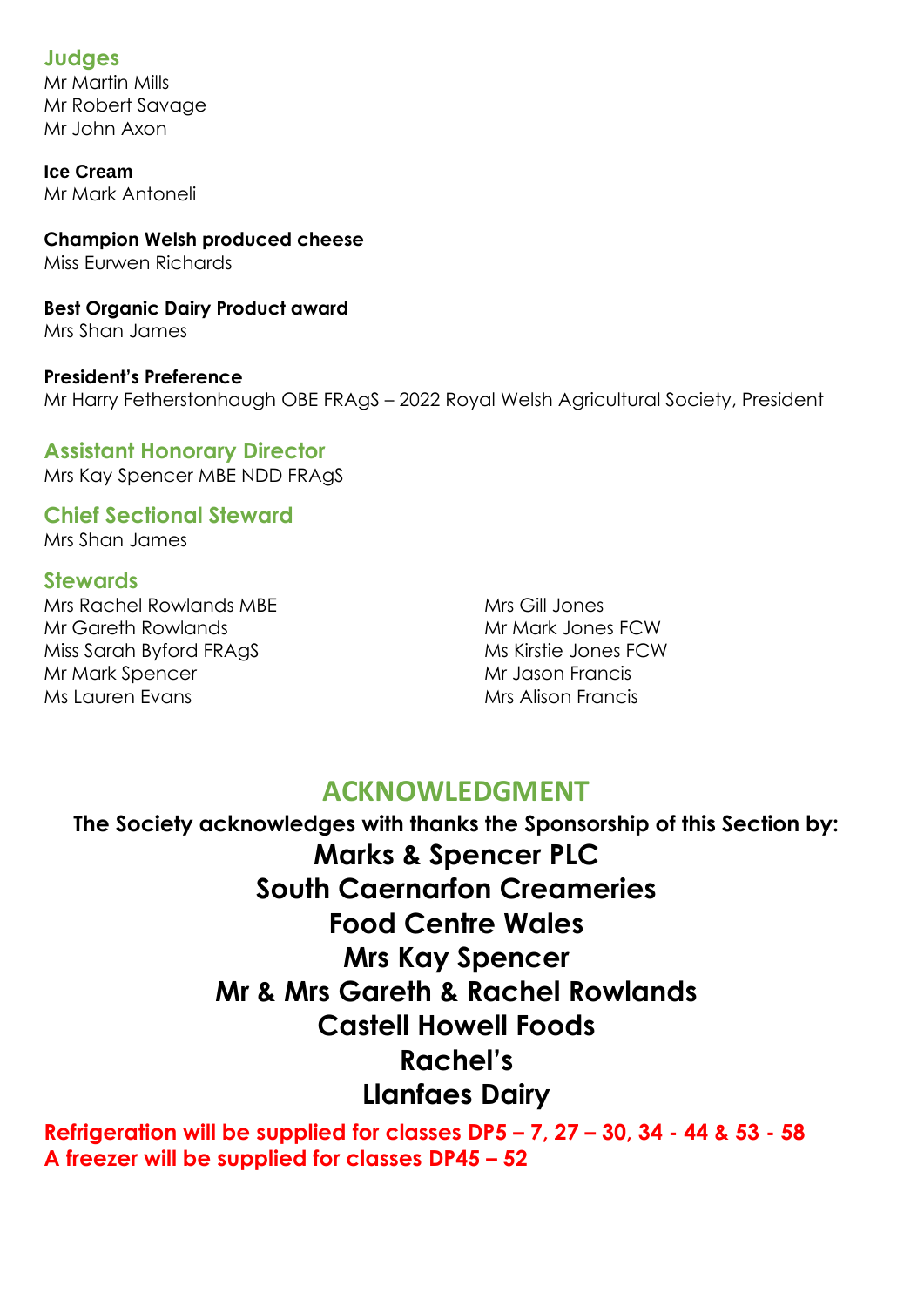# **PLEASE NOTE THAT ALL PACKAGING TO BE UNBRANDED**

**Cheeses may be whole or half blocks. The Cheese Variety Should Be Stated On Each Exhibit.**

# **"PRESIDENT'S PREFERENCE"**

# **All exhibits in the cheese section will be considered for this special award**

# **FARMHOUSE CLASSES**

Farmhouse category applies to those exhibitors producing cheese from home produced milk or milk from their immediate locality. Traditional farmhouse cheesemaking techniques should have been used.

- DP1 PGI Traditional Welsh Caerphilly
- DP2 Farmhouse hard pressed cheese (excluding PGI Traditional Welsh Caerphilly), (please state variety)
- DP3 Farmhouse smoked cheese, hard pressed
- DP4 Farmhouse cheese open to producer, producing not more than 5 tonnes / week, any variety, cow's milk
- DP5 Cheese, any variety, not cow's milk (please state source on entry form)
- DP6 Cheese, any variety not to exceed 0.5kg any milk
- DP7 **NEW CHEESE** not previously exhibited at the Royal Welsh Show. Any variety, any milk

# **CREAMERY CHEDDAR CHEESE CLASSES**

## **Cheeses may be whole or half blocks.**

- DP8 Mild Cheddar, coloured, manufactured within the last 5 months
- DP9 Mild Cheddar, white, manufactured within the last 5 months
- DP10 Mature Cheddar, coloured, manufactured within 6 12 months
- DP11 Mature Cheddar, white, manufactured within 6 12 months
- DP12 Extra Mature Cheddar, coloured, manufactured over 12 months
- DP13 Extra Mature Cheddar, white, manufactured over 12 months
- DP14 Reduced fat cheese (below 24% fat)
- DP15 Half fat cheese (17% 24% fat)
- DP16 Vegetarian cheese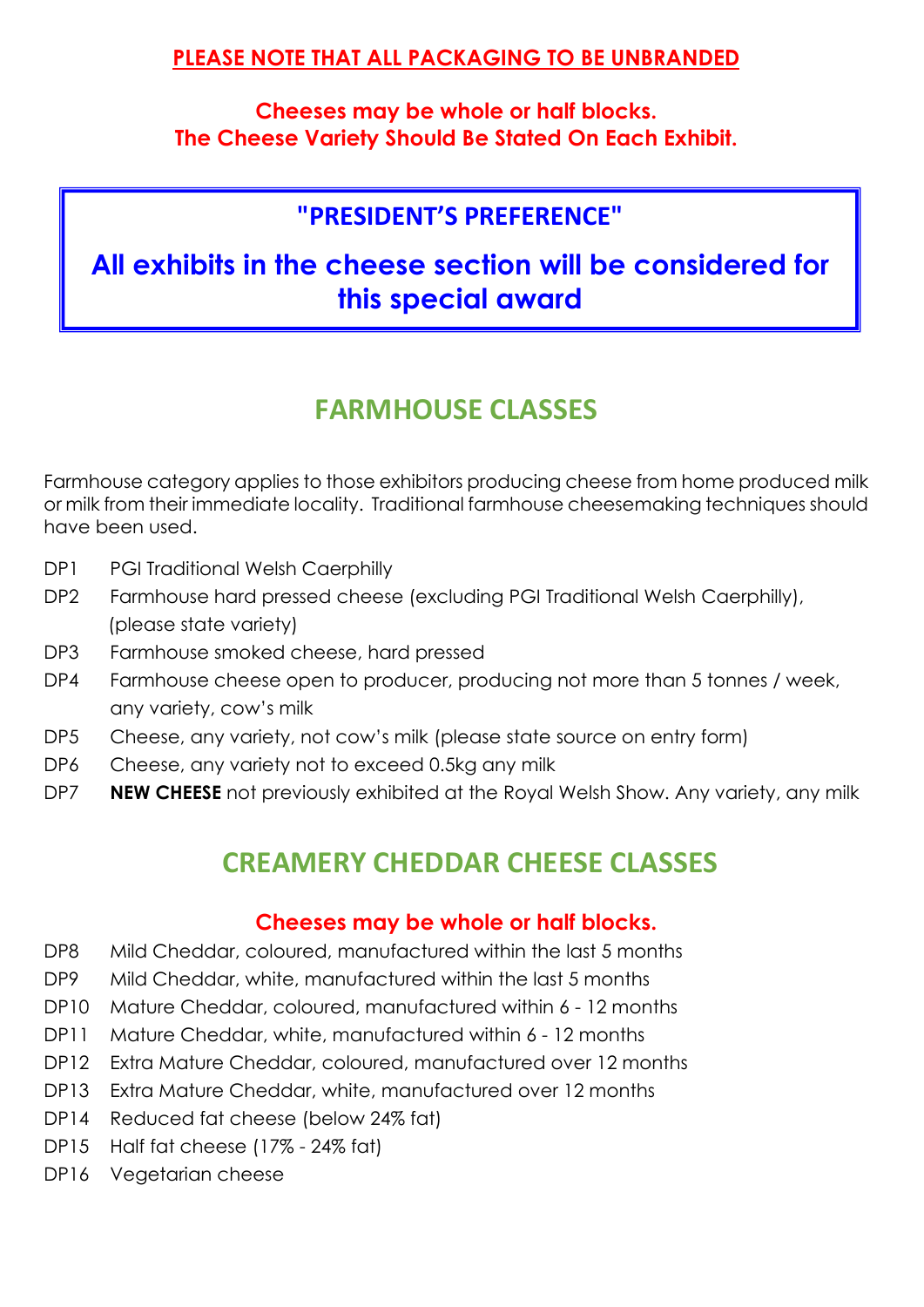# **REGIONAL CHEESES**

- DP17 Cheshire, coloured / non coloured
- DP18 Blue Stilton
- DP19 Lancashire
- DP20 Caerphilly
- DP21 Double Gloucester
- DP22 Red Leicester
- DP23 Wensleydale
- DP24 Any other named variety (natural or reformed)

# **SPECIALITY CHEESE CLASSES**

#### **Please state additive on cheese label**

- DP25 Hard cheese, sweet additive
- DP26 Hard cheese, savoury additive
- DP27 Soft cheese, any variety that contains additives
- DP28 Soft cheese, any variety, natural (**no** additives)
- DP29 Blue vein, hard, soft or cream
- DP30 Naturally Smoked cheese
- DP31 Other Smoked cheese
- DP32 Cheese not included in any other class
- DP33 Organic cheese, hard variety
- DP34 Organic cheese, soft variety
- DP35 Halloumi
- DP36 A cheese made by a **NEW EXHIBITOR** not exhibited in the last 5 years. Any variety, any milk. (Please state source on entry form).
- DP37 One 250g pack of convenience cheese (e.g. sliced, diced or grated).

# **BUTTER CLASSES**

## **You can only enter Farm OR Creamery not both**

- DP38 One 250g pack of salted butter, any milk (brick or roll) producing not more than 5kgs / week.
- DP39 One 250g pack of salted creamery butter (brick or roll)
- DP40 One 250g pack of unsalted creamery butter (brick or roll)

# **CULTURED CLASSES**

## **Please state flavour on label**

- DP41 Single carton of flavoured yoghurt
- DP42 Single carton of fruit flavoured yoghurt
- DP43 Single carton of natural yoghurt
- DP44 Single carton of savoury yoghurt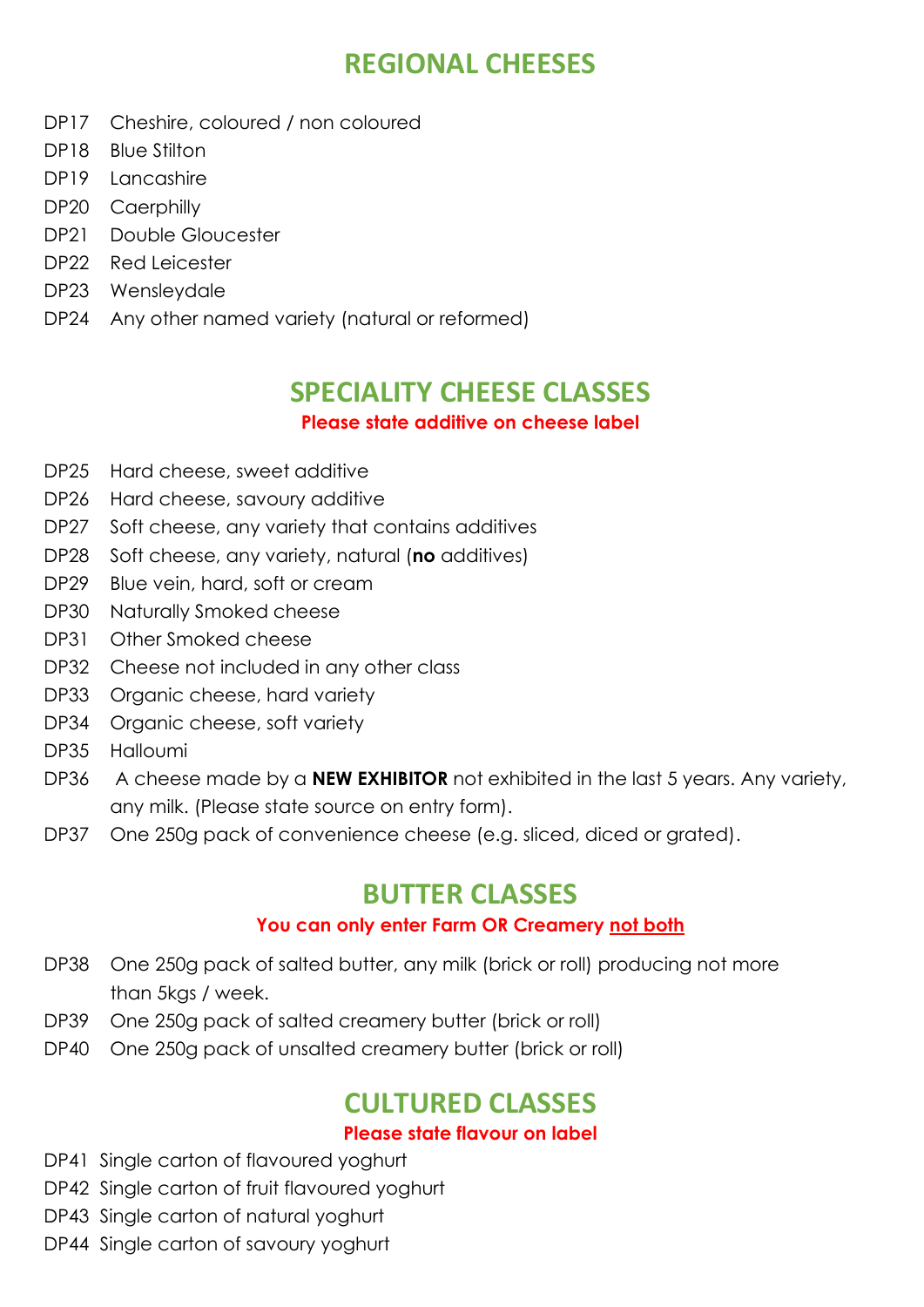# **ICE CREAM & FROZEN PRODUCE CLASSES Please state flavour in REFERENCE BOX**

# **DAIRY ICE CREAM**

- DP45 A carton of vanilla Ice Cream
- DP46 A carton of fruit Ice Cream
- DP47 A carton of any flavour other than fruit Ice Cream
- DP48 A carton of chocolate Ice Cream
- DP49 NEW EXHIBITOR (who has NOT been in the industry more than 5 years) Single carton of flavoured ice cream.

# **FROZEN PRODUCT**

- DP50 A carton of any variety sorbet
- DP51 A carton of any variety frozen yoghurt
- DP52 A carton, any variety, not cow's milk

# **MILK AND CREAM CLASSES**

- DP53 A carton of full fat milk
- DP54 A carton of semi skimmed milk
- DP55 A carton of skimmed milk
- DP56 A carton of fresh single cream
- DP57 A carton of fresh double cream
- DP58 A cultured product other than yoghurt

#### **No unpasterurised (raw) milk to be used**

# **INNOVATION, PROMOTION AND DISPLAY CLASSES**

- DP59 A showcase for your product/s. Judged on presentation only Size not to exceed 1m square. To be viewed from all sides
- DP60 A Cheese hamper (4-6 cheeses) To be judged on presentation only
- DP61 Export Class. One cheese or portion to be displayed in packaging suitable for export
- DP62 Innovation in Dairy Produce. A sample of a new product, design or package. Please state innovation step. Space not to exceed 30cm frontage x 50cm depth.

# **Exhibitors may forward company advertisements / information / leaflets which will be displayed next to their exhibits after judging.**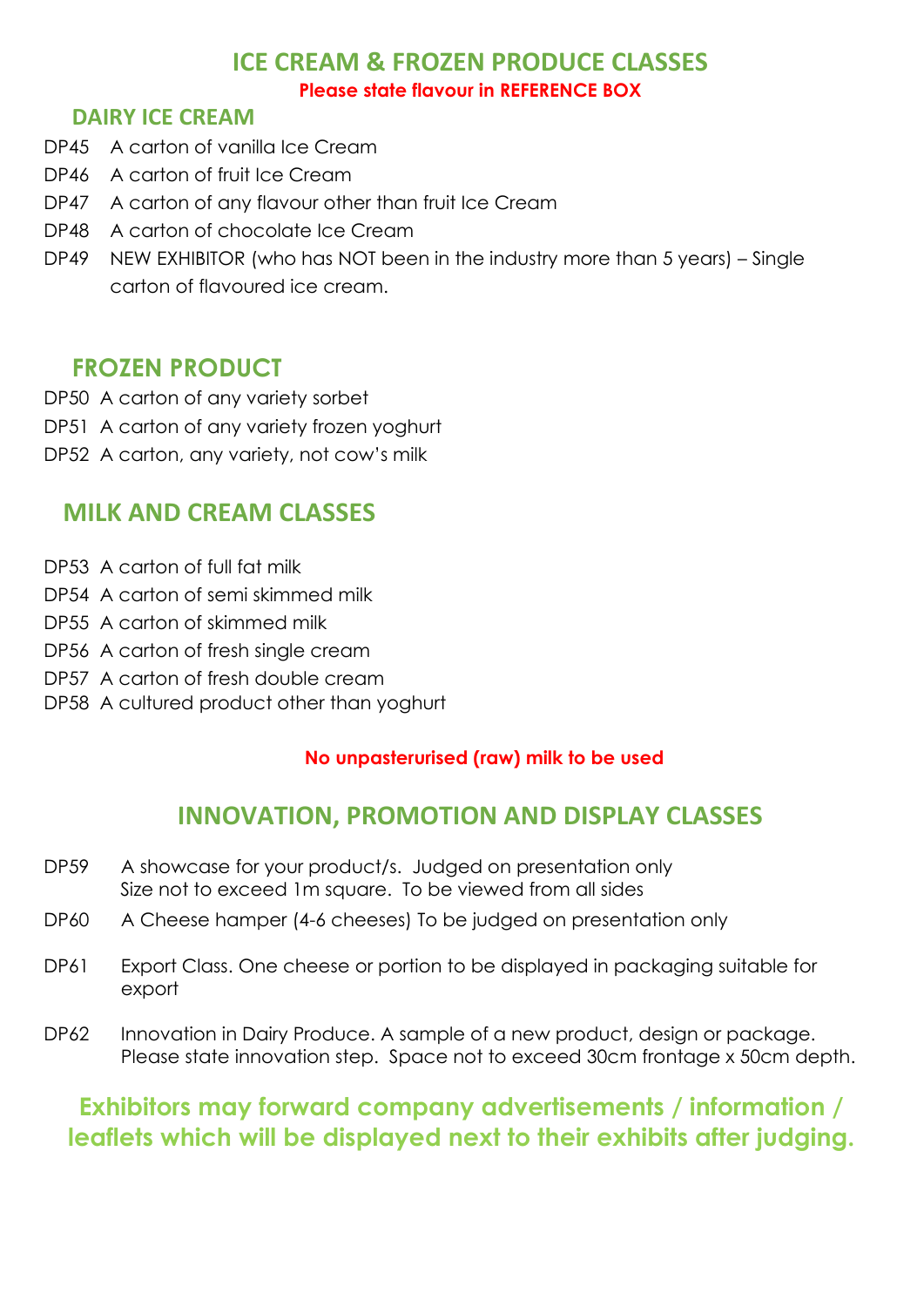# **SPECIAL PRIZES**

- SP1 **RWAS Champion Rosette and Champion and Reserve Prize card** will be awarded for Supreme Champion Butter (DP38 – 40)
- SP2 The **Aeron Valley Cheese Masters Perpetual Trophy (David J Ellis)** kindly donated by Aeron Valley Cheese, **£100** kindly donated by Food Centre Wales and Mrs Kay Spencer and **RWAS Champion and Reserve Champion Rosettes** and **Prize Cards** will be awarded for the Supreme Champion Cheese (DP1 – 37)
- SP3 The **Eurwen Richards Award**, **£50 and RWAS Prize Card** kindly donated by Food Centre Wales will be awarded for the Best Welsh Produced Cheese
- SP4 The **Caws Cenarth Perpetual Trophy\*\*\* and RWAS Prize Card** kindly donated by Gwynfor and Thelma Adams will be awarded for 'Excellence in Cheese Making' to the exhibitor gaining the highest number of points in the Farmhouse and Speciality Classes (DP1 – 7 & DP25 – 37)
- SP5 The **Marks and Spencer Perpetual Trophy\*\*\* and RWAS Prize Card** will be awarded for the 'Best Regional Cheese' selected from the Regional Cheese Classes (DP17 – 24)
- SP6 A special **RWAS Prize Card** & **Rosette** will be awarded to the winning exhibit in the "President's Preference" in the Cheese section
- SP7 The **Food Centre Wales Award** and **£100** kindly donated by Food Centre Wales will be awarded for the Supreme Champion in the Ice Cream section (DP45 -49)
- SP8 The **Mr & Mrs Gareth & Rachel Rowlands Award, £50 and RWAS Prize Card** kindly donated by Mr & Mrs Rowlands will be awarded for the Best Organic Dairy Product

**\*\*\* Non Society**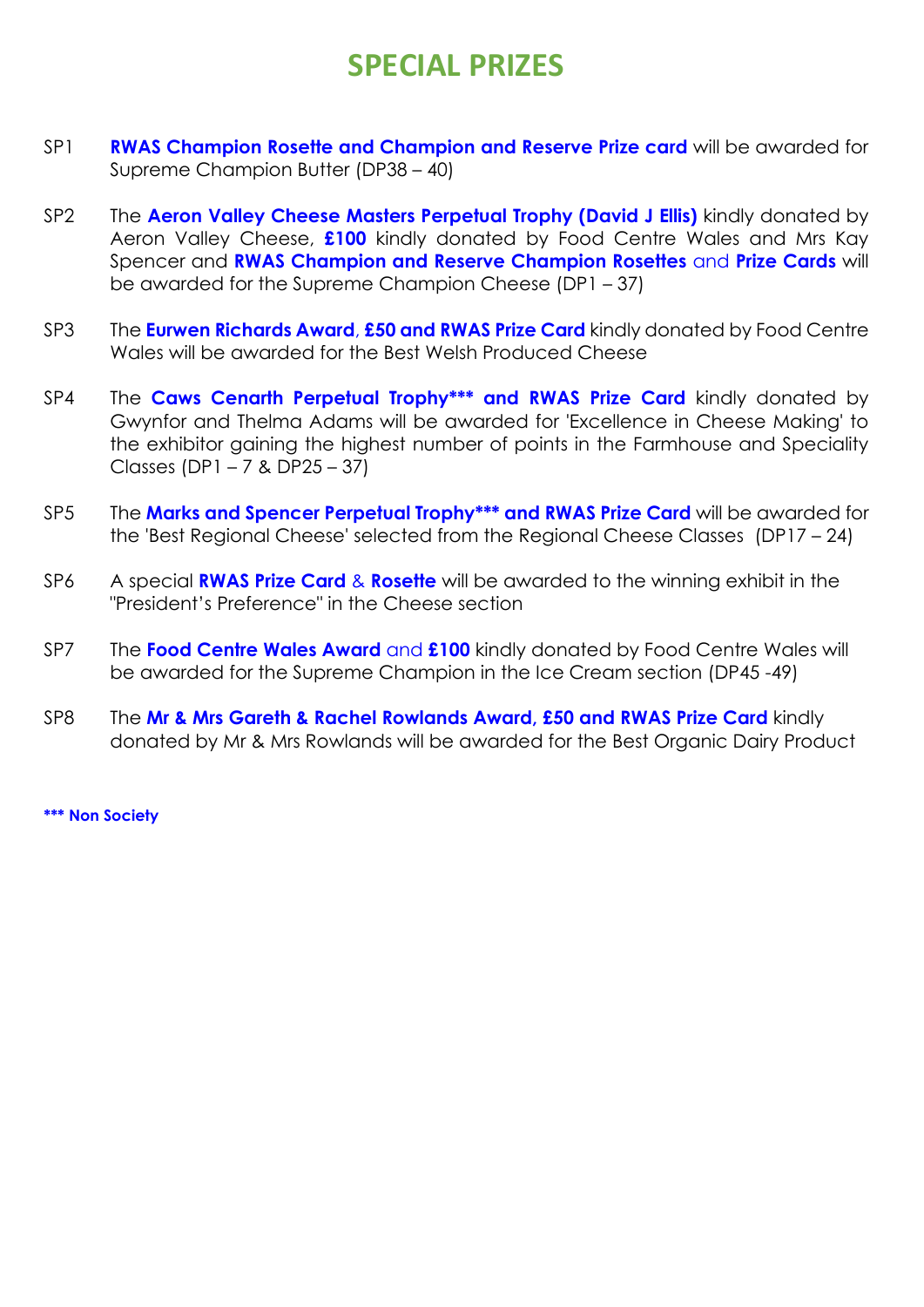# **RULES & REGULATIONS**

#### 1 **DELIVERY OF EXHIBITS**

Exhibits must be staged between **2.00pm** and **6.45pm** on **Sunday 17 July 2022 or** between **7.00am** and **8.00am** on **Monday 18 July 2022**.

#### 2 **COLLECTION OF EXHIBITS**

The collection ticket enclosed with passes allows:

#### **PEDESTRIAN ENTRY ONLY from 5.30pm**

All exhibits must remain on display for the four days of the Show and must be collected between **5.30p.m. and 7.00p.m. (ON FOOT ONLY)** on Thursday 21 July. Access will be allowed for exhibitors issued with a **SGEH Competitive Section Service Car Park Pass (Red) AFTER 7.00PM ONLY (SUBJECT TO THE DEPARTURE OF LIVESTOCK VEHICLES).** Any exhibit left in the Hall after 7.30p.m. on the last evening will be the responsibility of the exhibitor.

#### **These times will be confirmed in your letter to exhibitors, which must be checked prior to your arrival.**

- 3 No responsibility will be accepted by the Society for loss or damage to exhibits or any part thereof, during or after the exhibition nor will the Society be responsible for the loss of any item in transit to, or from, or in the Showground.
- 4 The Society has disbanded the cooler unit and therefore can no longer guarantee that exhibits will be held at 10° C or lower during the period of the Show. The exception being for Ice Cream and chilled products which will be stored at -18° or 5° respectively. Products not held at the temperature required by law (Food Safety Act 1990) must not be sold.

#### 5 **All exhibits to be Non Branded**

- 6 Badly deteriorated food will be discarded at the discretion of the stewards concerned.
- 7 All samples must be commercially produced to food hygiene and safety standards. Kitchen samples not permitted. **A minimum food rating of 3 and above must apply.**
- 8 Prizes will be awarded or withheld at the discretion of the judges whose decision is final.
- 9 The Royal Welsh Agricultural Society is committed to protecting your personal data and processing it only in accordance with legal requirements. For more details you should request a copy of our GDPR policy. We process your personal data as it is necessary for the performance of our contract with you to facilitate your entry to the Show. We will not transfer your data outside of the UK & EEA (European Economic Area) and will not share your data with third parties. Results will also be circulated with members of the Press and published on our website. We retain your data in accordance with our retention schedule to simplify future applications. You have various rights in the data we hold including rectification and objecting to processing.
- 10 Protests. Any protest must be made in writing and handed in to the Chief Sectional Steward within two hours of judging, together with a deposit of £25.00 which will be returned if the protest is upheld.

# **SPECIAL CONDITIONS**

- 11 **'Exhibitors are asked to state on their exhibits the type of milk and additive / variety of the product.'**
- 12 White tiles will be provided for the staging of butter.
- 13 **Exhibitors may forward company advertisements / information / leaflets which will be displayed next to their exhibits after judging.**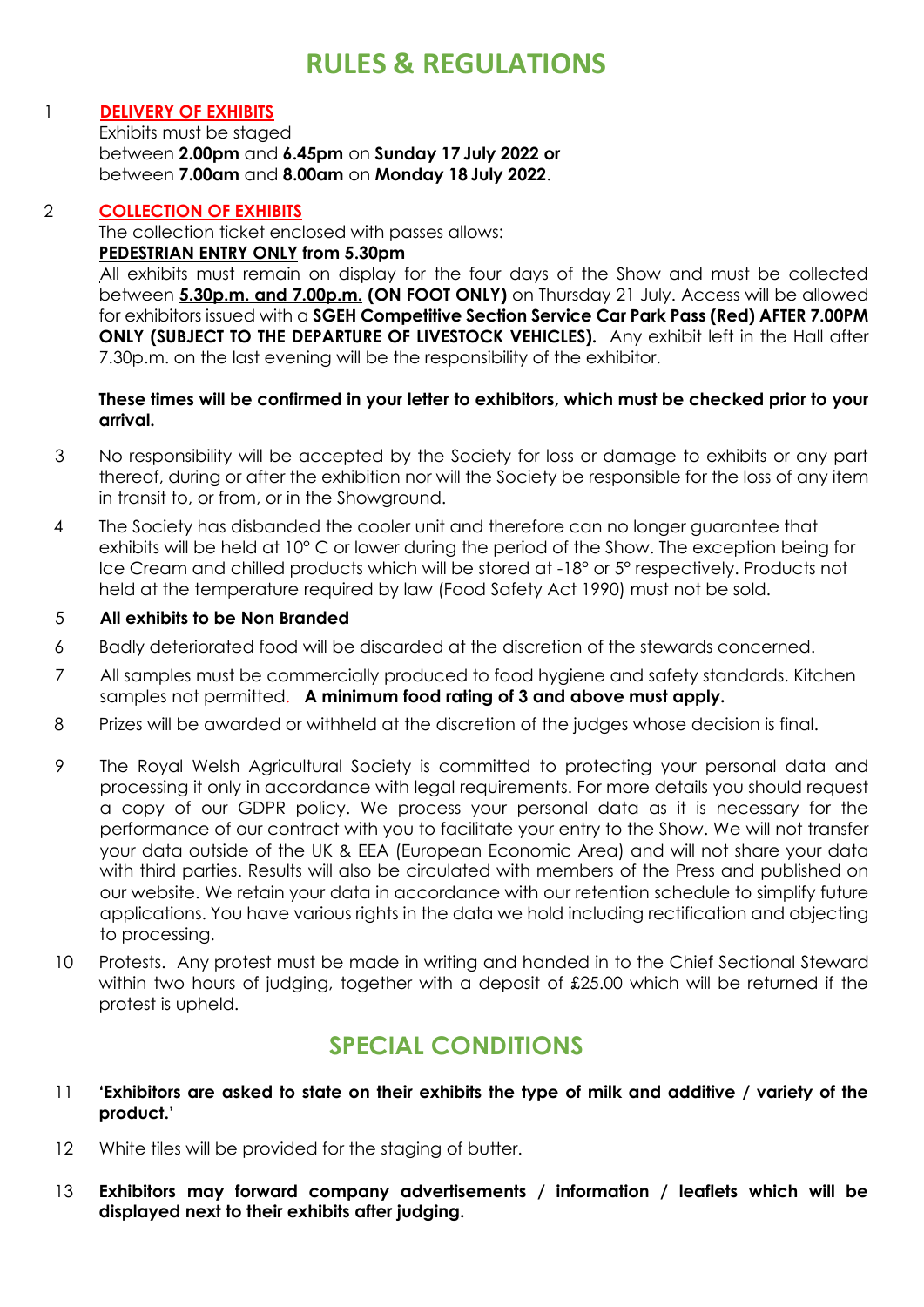



# #ChilledinBrecon

19 Bridge Street, Brecon.



**Llanfaesdairy.com**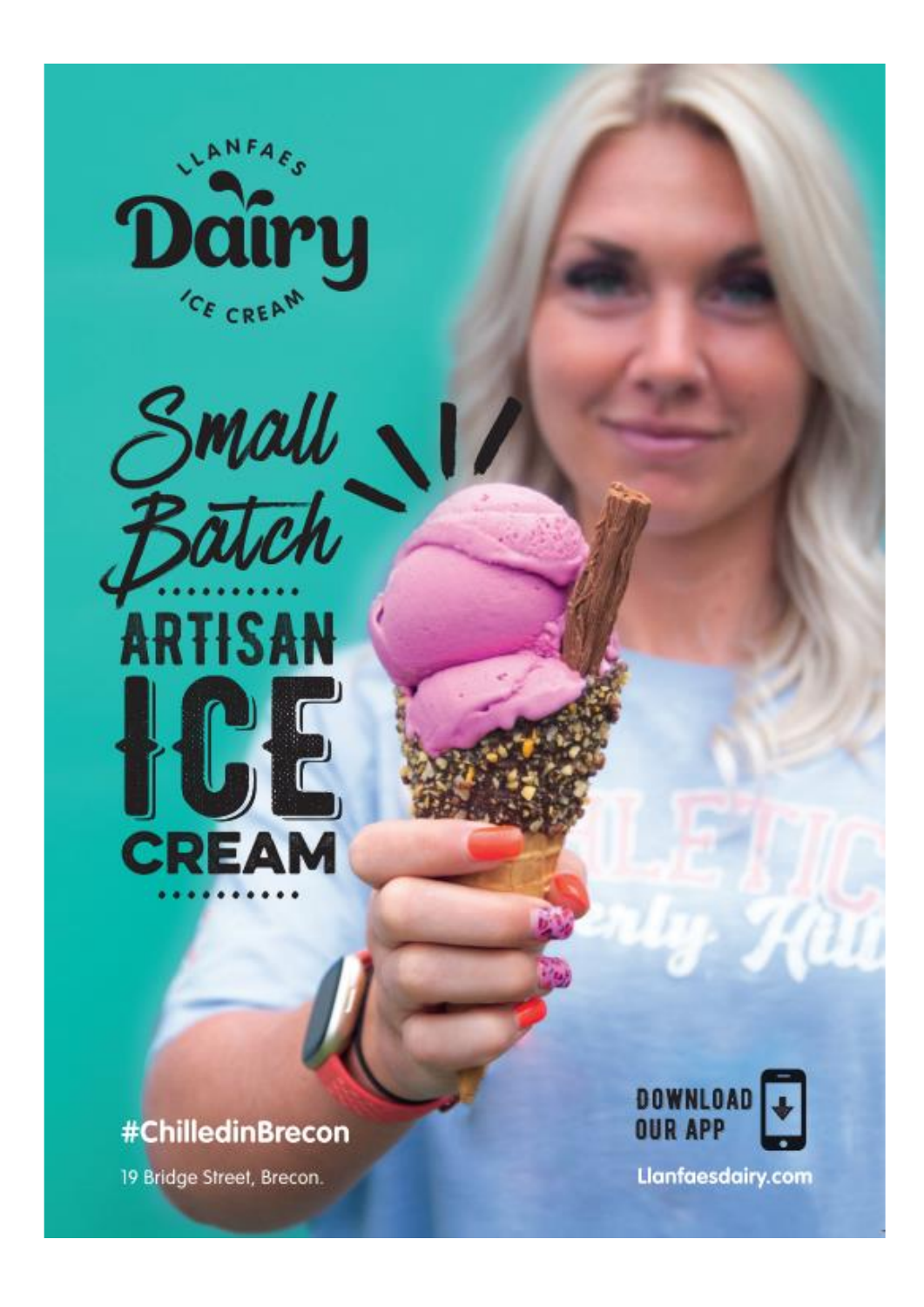Mae'n bleser gan Ganolfan Bwyd Cymru noddi'r Adran Cynnyrch Llaeth yn Sioe Frenhinol Cymru. Dymunwn pob lwc i bawb sydd yn cystadlu.



# Canolfan Bwyd Cymru **Food Centre Wales**

# www.foodcentrewales.org.uk

gen@foodcentrewales.org.uk 01559 362230

Food Centre Wales is pleased to be sponsoring the Dairy Produce Section at the Royal Welsh Show. We wish all entrants good luck in the competition.

Canolfan Bwyd Cymru Parc Busnes Horeb Horeb Llandysul Ceredigion **SA44 4JG** 



**Food Centre Wales Horeb Business Park** Horeb Llandysul Ceredigion **SA44 4JG**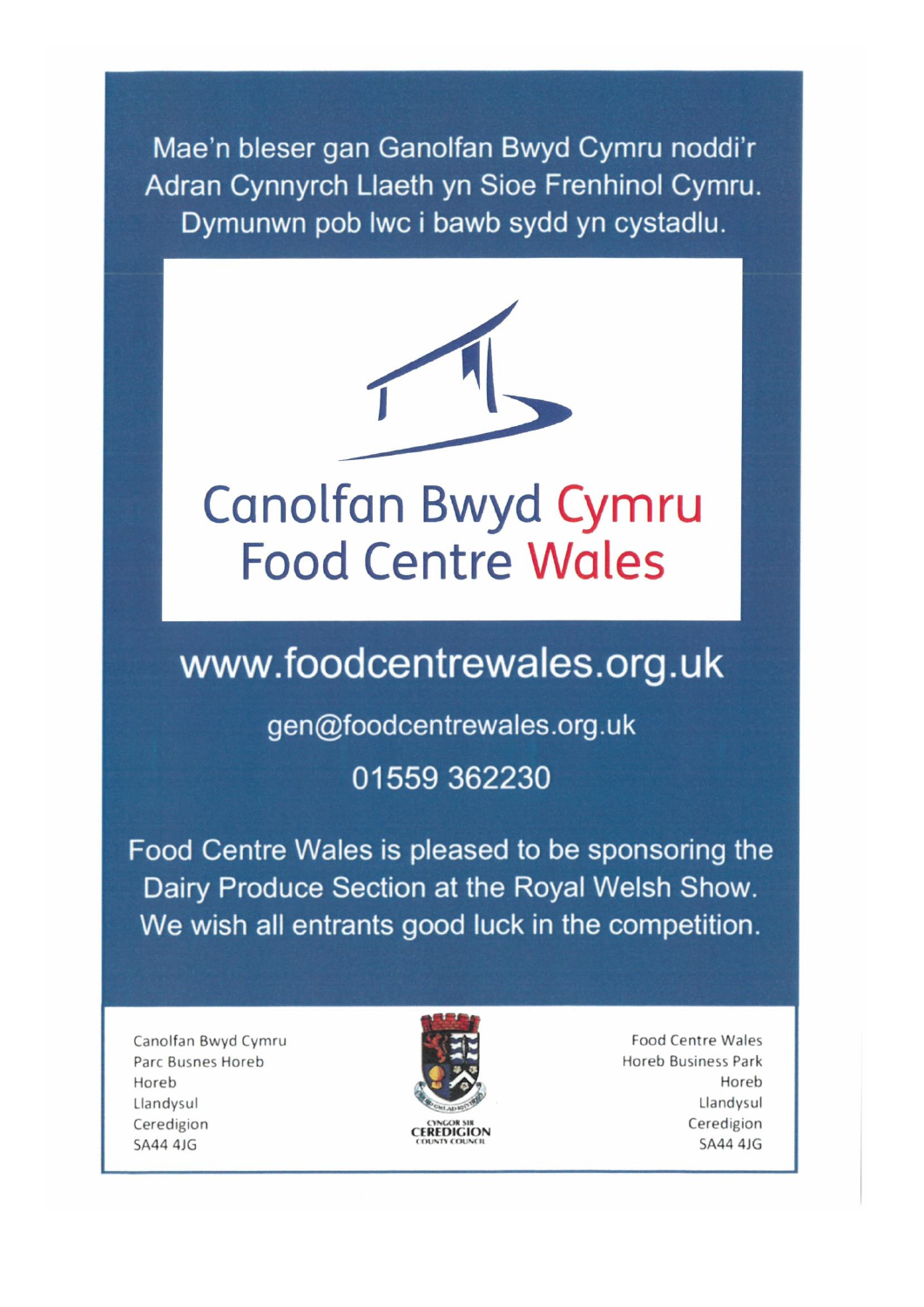

# ROYAL WELSH SHOW

Marks & Spencer is proud to support the British Dairy Industry.

Come and join us at our stand on Avenue K.

We look forward to seeing you there.





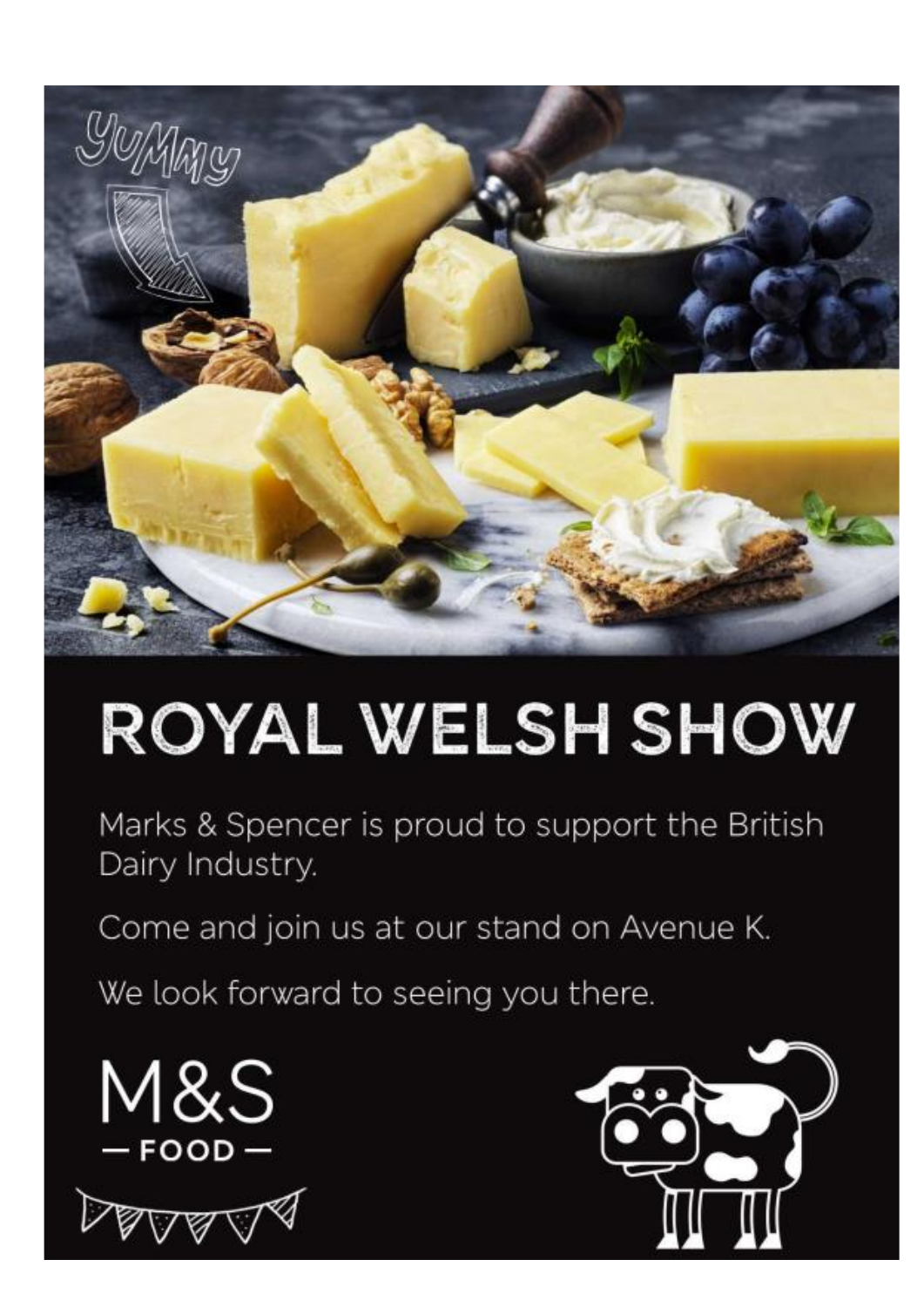

WE ARE DELIGHTED TO BE SPONSORING THE **DAIRY PRODUCE SECTION** AT THIS YEAR'S ROYAL WELSH SHOW

RACHEL'S DAIRY LTD. ABERYSTWYTH, WALES, SY23 3JQ rachelsorganic.co.uk 01737 783 741